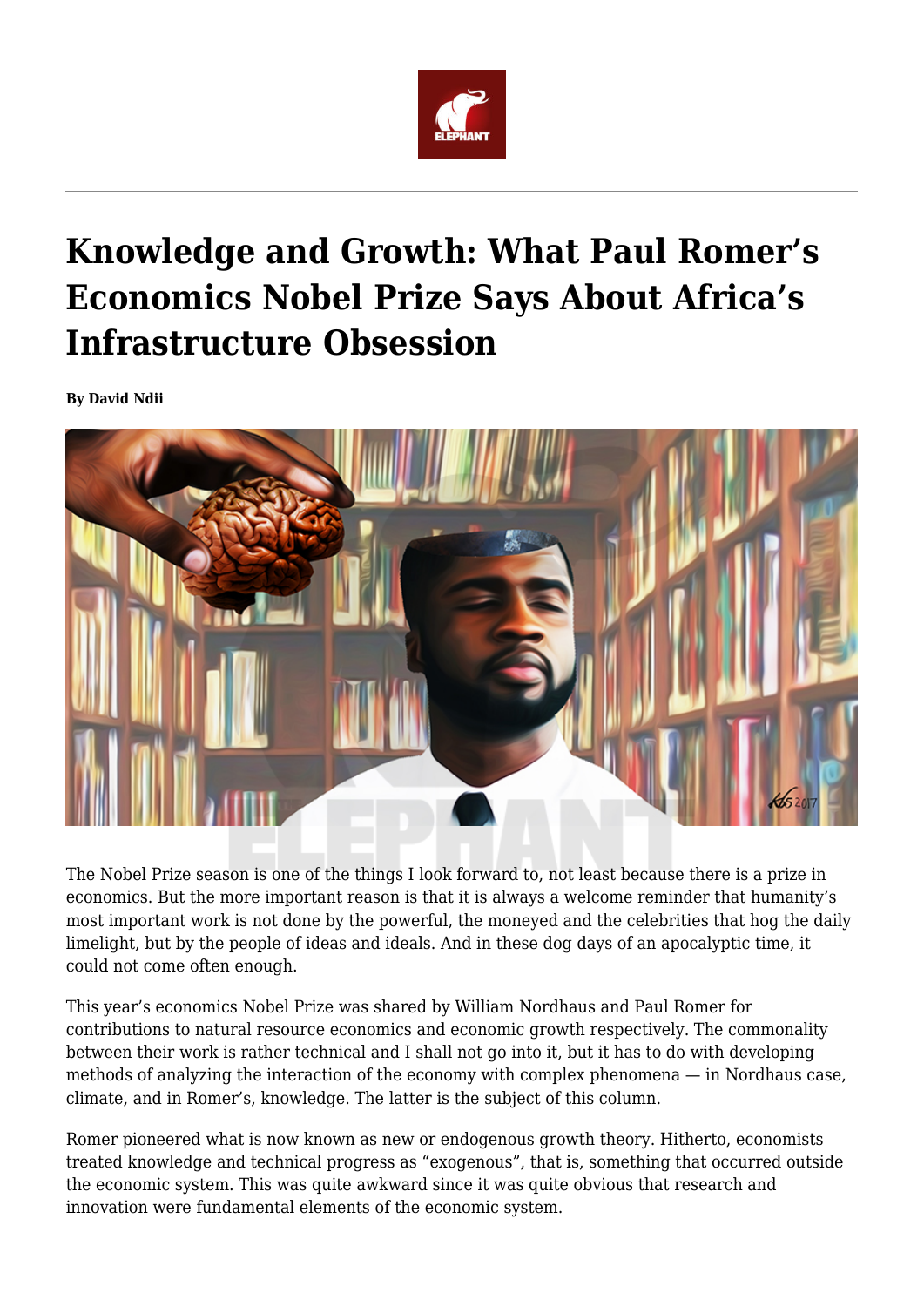This year's economics Nobel Prize was shared by William Nordhaus and Paul Romer for contributions to natural resource economics and economic growth respectively. The commonality between their work…has to do with developing methods of analyzing the interaction of the economy with complex phenomena — in Nordhaus case, climate, and in Romer's, knowledge.

Another seminal contribution was made by Robert Lucas, the 1989 Nobel Laureate. There is an interesting backstory to his prize. Seven years before, his ex-wife had inserted a clause in their divorce settlement that entitled her to half the prize money if he won it. The prize came 21 days before the provision lapsed. Romer's prize has an interesting backstory too: he is the second chief economist of the World Bank to leave the institution acrimoniously only to be awarded the Nobel Prize shortly thereafter— the other one is Joseph Stiglitz.

Paul Romer's model emphasizes the role of knowledge in long run economic growth; Lucas model emphasizes human capital. The two are intimately related but are not the same thing, although many people, including economists, often conflate them. Let me illustrate.

I came across a trending story—about a young Philippino inventor who had just successfully tested his passenger drone in the provincial city of Batangas, Watching the video, his geek-in-a garage drone is as good as those that have been showcased by tech companies with lots of venture capital money. In fact, it looked more fun to fly than the ones I have seen before. And the guy is not even an engineer. And he built it in a garage. An Australian company was sufficiently impressed to propose a commercial partnership. It was then brought to my attention, pleasantly so, that a young Kenyan, Morris Mbetsa, has built and tested one—he tweeted me video footage.

"How to build a passenger drone" i.e. the science and engineering is knowledge—that's Romer.. The ability of a geek in a garage in Batangas and Ong'ata Rongai to use that knowledge to build a drone in a garage in Banda is human capital— that's Lucas. One can think of Romer's model as explaining how the world becomes more prosperous; Lucas' as explaining why we see developing countries catching up with rich countries. When the Wright brothers made their maiden flight in 1903, it was hard to imagine a native in the colonies somewhere in Africa or Asia making a viable attempt to manufacture an aircraft. A couple of decades ago it took an entire national industrial project to make "Nyayo Pioneer", the ill-fated contraption that stalled on the track in Kasarani stadium on the occasion of its launch. All the same, from the look of things your future personal transportation could well be made in Kariobangi.

How to build a passenger drone' i.e. the science and engineering is knowledge—that's Romer.. The ability of a geek in a garage in Batangas OR Ong'ata Rongai to use that knowledge to build a drone in a garage in Banda is human capital— that's Lucas.

If knowledge and human capital are the engines of economic growth, what is the role of the foreign investment and infrastructure edifices that our governments are obsessed with?

The title of one of Lucas's less well known papers on the subject, published in the 1990 edition of the American Economic Review, poses the following question: *Why doesn't capital flow from rich to poor countries?* The article links investment, human capital and growth in a simple and intuitive manner. Suppose there are only two countries, a rich and a poor one – let's call them America and Bangladesh. Average monthly factory wages in the two countries are \$1800 and \$60 respectively – that is, wage in America is 30 times more than in Bangladesh. At first, they do not trade. Each country makes its own clothes. Suppose they decide to trade?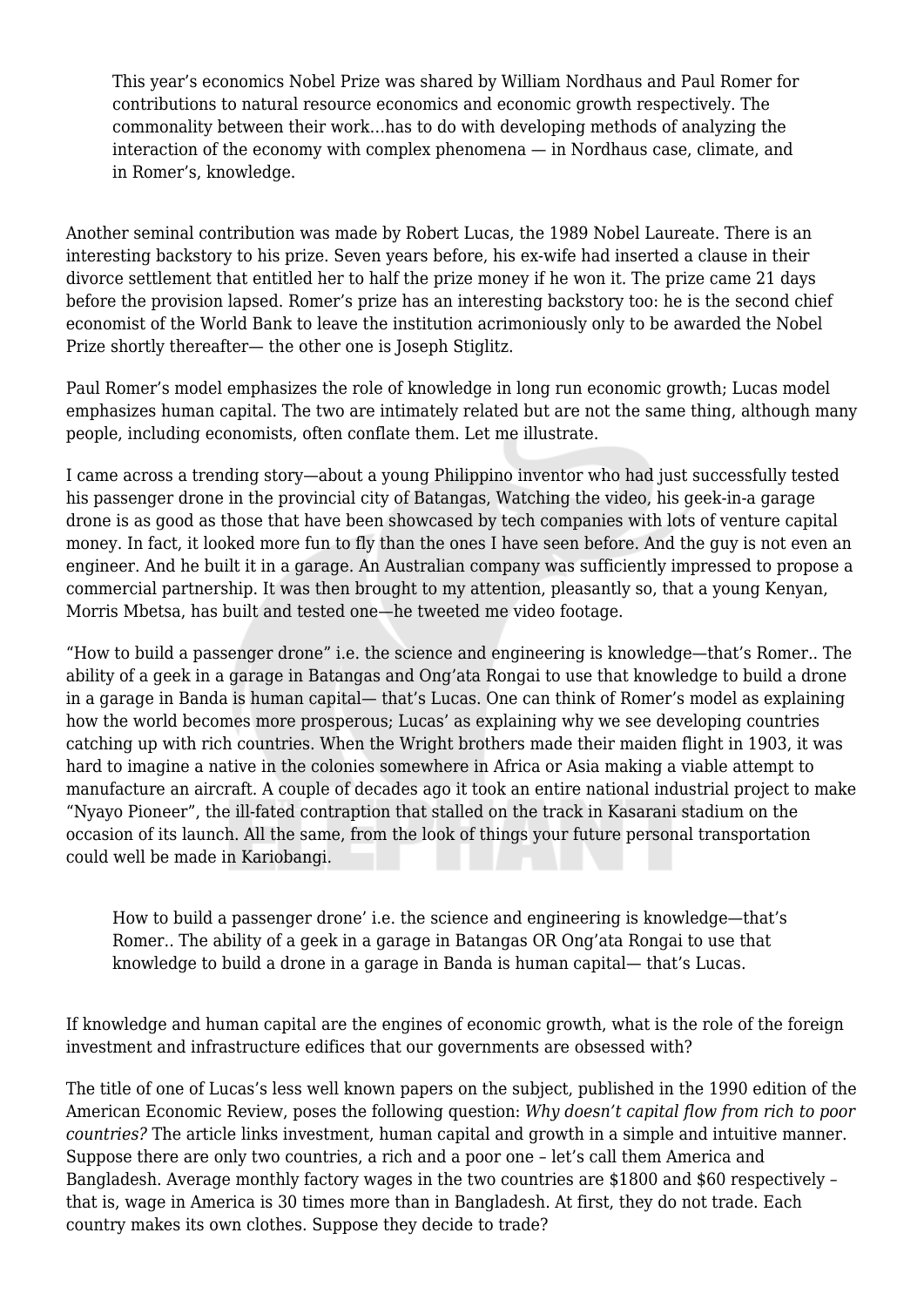Let us say it takes a worker one hour to stitch together a pair of jeans. In America, the labour cost for this is \$11.25. In Bangladesh, it would cost \$0.325. Even if productivity in Bangladesh was only a third of America, it would still cost a dollar to stitch the pair of jeans in Bangladesh. Let us say Made in America sold for \$50. The retailers could sell Made in Bangladesh jeans at \$45 dollars and still make \$5 more. Off-shoring garment factories to Bangladesh would be very profitable. This would continue until Bangladeshi wages rise to the point where cost of production is the same in both countries. As it happens, the wage figures cited are quite close to what the actual wage costs in America and Bangladesh are. And indeed Bangladesh is now second to China in garment exports, earning US\$ 28 billion last year, and employing over four million people.

The garment making industry makes a good example because it is a very basic skill that we can reasonably expect people with little or no education to learn quickly and do as well as better educated ones. Using similar analogy with US and India, but with more sophisticated data and mathematics, Lucas demonstrated that at the time he was writing, the return on capital in India would have been 58 times more than in the US. This then begs the question: with profitable opportunities of this magnitude why are poor countries not inundated with investment?

But once you move from low tech manufacturing like stitching garments, offshoring becomes a little more challenging. It takes armies of engineers and techies to manufacture commercial jetliners and all manner of scientists to do pharmaceutical research. Using very basic measures of education attainment, Lucas' model demonstrates that once differences in human resource base are taken into account the potential returns to capital in India reduce to just 4% above the US.

In a previous column, I used similar data to show how initial differences in human capital may give answers to the questions that can't seem to stop Africans from scratching heads: how it is that countries we are told we were "at par" with at or shortly after independence took off, and we did not. In 1970, the Kenyan workforce had an average of two years of education per person, and was the highest in the region. South Korea's had six, Singapore five and Malaysia four years per person. In fact, South Korea's education attainment was higher than several European countries including Portugal (3), France (4.8), Spain (5.6) and Italy (5.6) years per person. South Asia by contrast was in the same league with Africa—India (1.6), Pakistan (1.6) and Bangladesh (1.4). Sri Lanka is an outlier with 6.4.

Education attainment data provide only a rough approximation of human capital, even though the data have proved to be quite robust in economic research. The World Bank has recently published its latest national wealth accounts, in a report titled The Changing Wealth of Nations. National wealth accounting is a new statistical initiative that responds to the shortcomings of gross domestic product (GDP) as a measure of economic performance. As many readers will know, GDP and its derivatives are measures of production and expenditure, which in business accounts correspond roughly to annual turnover. As currently constructed, national economic accounting does not produce the equivalent of balance sheets, that is, the assets and liabilities of a business. To illustrate, the Jubilee administration has borrowed KSh 3.5 trillion but there is no account where we have recorded the value of assets acquired with these loans. One of the assets financed, the SGR railway, has cut through the Nairobi National Park. We ought to be able to revalue the park to reflect the loss of both economic and ecological value caused by the railway, but there is no way of doing that in the GDP system. This is what national wealth accounting seeks to remedy.

This latest version, which provides wealth accounts for the year 2014 has what the Bank says is the "first sound estimates of human capital". With wealth accounts we are able to compare the relative importance of different assets in a nation's wealth directly. What do they tell us? First, that human capital accounts for two-thirds of the world's wealth. Second, the wealthier the country the higher the proportion of human capital in its wealth portfolio. It ranges from 40 percent in low income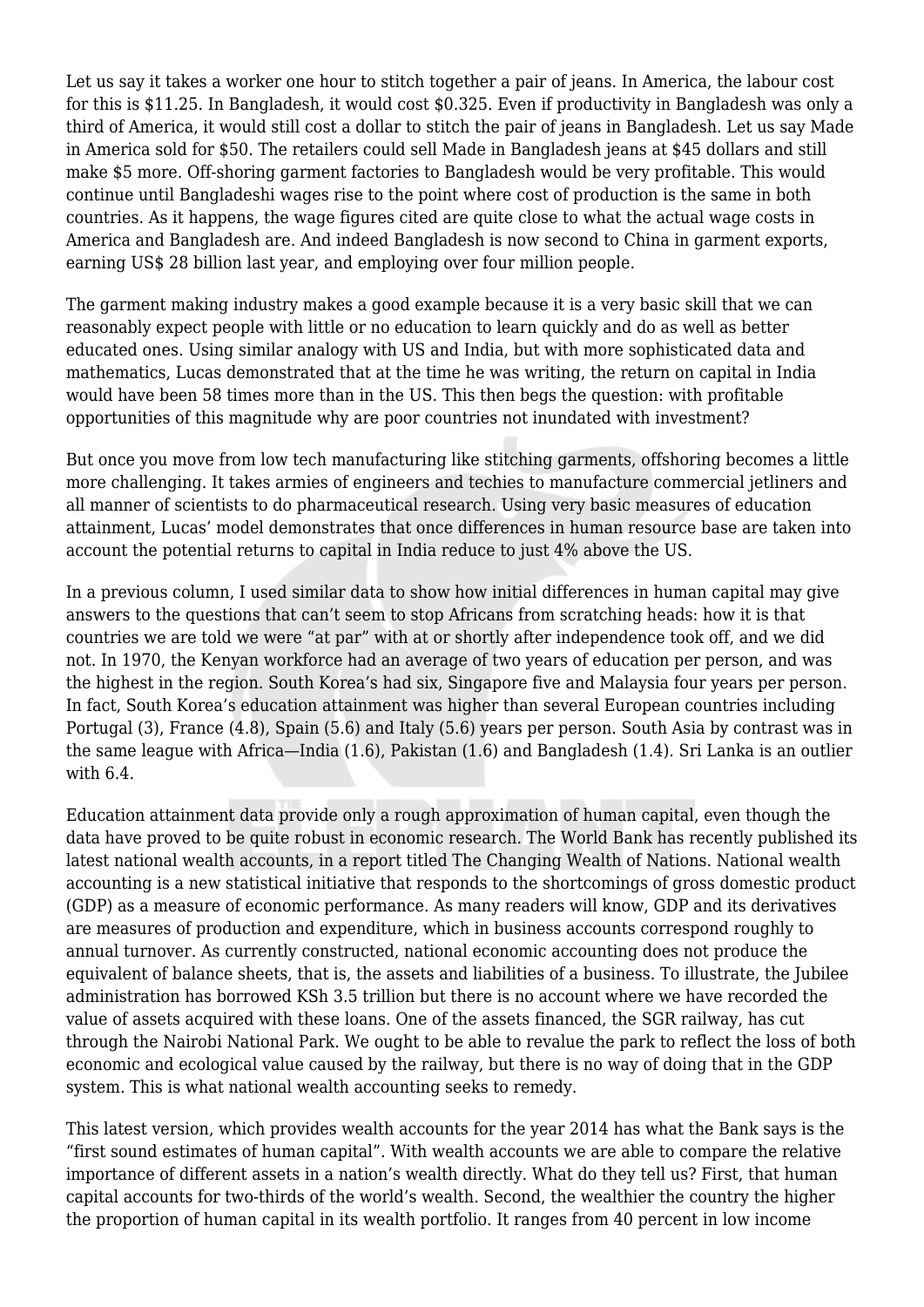countries, to 70 percent in the high-income OECD countries (*See chart below*). In the wealthiest region, North America, human capital accounts for 77 percent of total wealth, compared to half of national wealth in Sub-Sahara and South Asia. The Middle East/North Africa is an outlier with only a third of its wealth in human capital on account of the region's unusually high oil wealth.



National Wealth, 2014 US\$ Per Person

National investment rates in most developing countries are between 15 to 25 percent of GDP while expenditures on education and health (both public and private) are between 5 and 10 percent of GDP. Roughly, this suggests that a dollar invested in people generates five times as much wealth as a dollar investment in other assets. This should not surprise—think of a million shillings invested in an engineering degree against the same amount invested in a rental apartment.

Human capital accounts for two-thirds of the world's wealth. […] the wealthier the country the higher the proportion of human capital in its wealth portfolio. It ranges from 40 percent in low income countries, to 70 percent in the high-income OECD countries… In the wealthiest region, North America, human capital accounts for 77 percent of total wealth, compared to half of national wealth in Sub-Sahara and South Asia. The Middle East/North Africa is an outlier with only a third of its wealth in human capital on account of the region's unusually high oil wealth.

Eight years ago, the African Development Bank (AfDB) published a report in which it estimated that Africa has an infrastructure financing requirement of US\$ 93 billion a year to the year 2020. The figure was subsequently adjusted upwards to \$120 billion a year— a cumulative figure of 1.2 trillion dollars. Consequently, less than two decades after the HIPC (Highly Indebted Poor Countries) debt forgiveness initiative many African countries are now hurtling towards a second debt crisis.

It is stated in the AfDB report that the purpose of building on this scale is to crowd in the investment to create jobs. Texas Instruments was the first Western company to invest in Bangalore. I came across a photograph of the first equipment Texas Instruments delivered to its first facility, in a bullock cart. Texas Instruments was attracted by Indian workers, not its roads. In fact, there is no account of India's tech boom that does not mention the Indian Institutes of Technology (IITs). It is now said that IIT graduates are now India's leading export to the US.